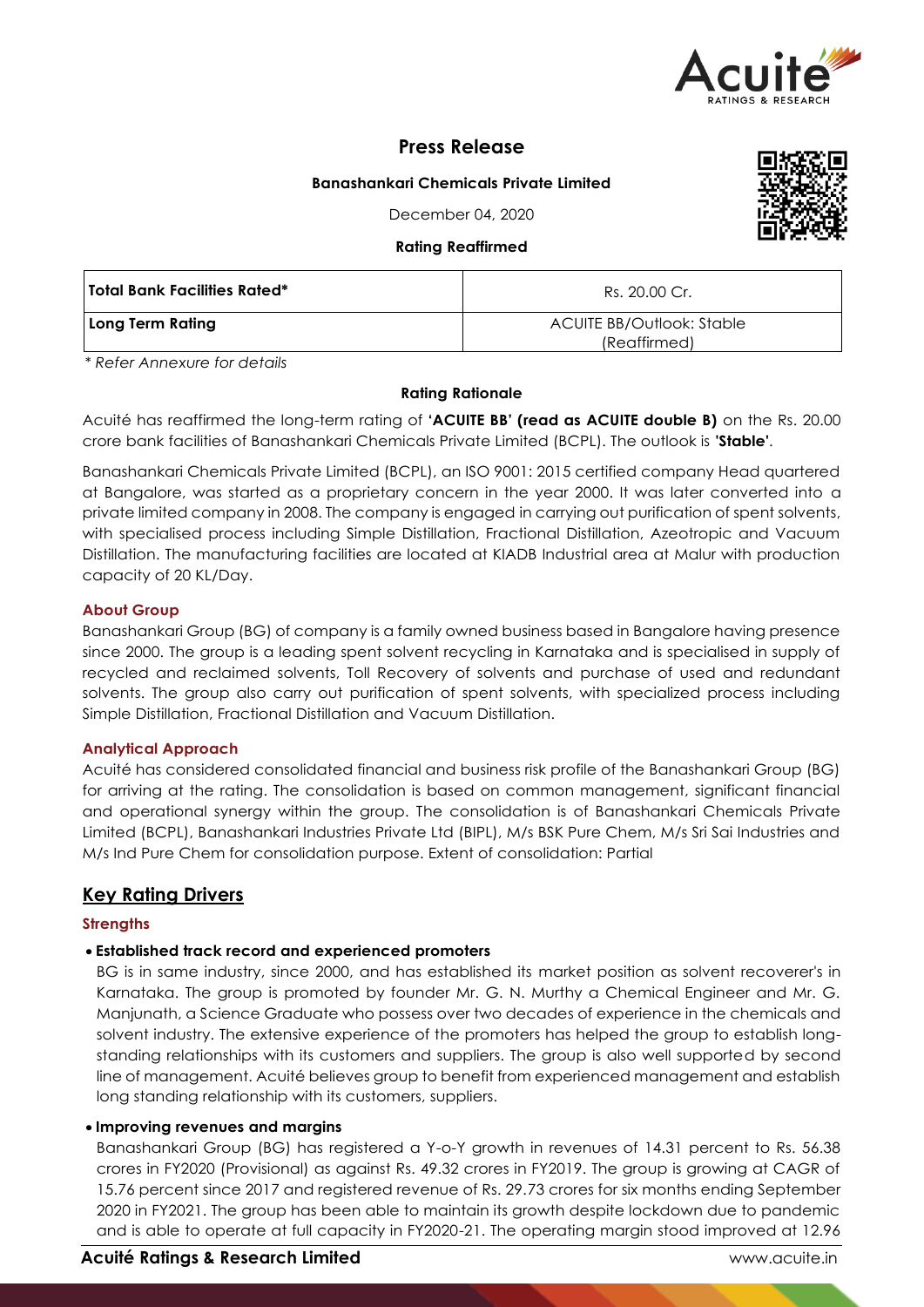

percent in FY2020 (Provisional) as against 12.03 percent in FY2019. However, net profit margins stood at 3.69 percent in FY2020 (Provisional) as compared to 4.45 percent in the previous year. The group has orders worth Rs. 21.00 crores proving revenue visibility over the medium term.

#### **Weaknesses**

## **Moderate Financial Risk profile**

Banashankari Group's financial risk profile is marked by moderate net worth, gearing and debt protection metrics. The group's net worth has subsequently improved to Rs. 18.01 crore as on March 31, 2020 (Provisional) as against Rs. 16.18 crore as on March 31, 2019. The group has followed a moderate leverage policy in the past, the same is reflected through its peak gearing level of 1.39 times since 2018. The gearing level (debt-equity) stood at 1.39 times as on March 31, 2020 (Provisional) from 1.38 times as on March 31, 2019. The gearing of the group is expected to remain moderate over the medium term on moderate debt funded capex plans and moderate accretion to reserves. The total debt of Rs. 25.00 crore as on March 31, 2020 (Prov.) consists of long-term debt of Rs.8.44 crore, unsecured loans of Rs.3.60 crores and working capital borrowings of Rs. 12.96 crore. The interest coverage (ICR) ratio stood comfortable at 2.87 times in FY2020 (Prov.) as against 2.77 times in the previous year. Debt to EBITDA stood at 3.16 times in FY2020 (Prov.) as against 3.44 times in FY2019.

## **Working capital intensive in nature**

Banashankari group operations are moderately working capital intensive marked by Gross Current Assets (GCA) of about 165 days in FY2020 (Prov.) and 174 days in FY2019. The inventory days stood moderate at 58 days for FY2020 (Prov.) and 43 days for FY2019. The debtor's days stood improved at 105 days for FY2020 (Prov.) as against 121 days for FY2019. Group gets credit period of 60-120 days. Group has higher reliance on working capital borrowings, the cash credit limit of group remains ulitised at 97.00 percent for the last six months period ended October 2020. Acuité believes that the group will continue to maintain moderate working capital cycle on account of moderate receivable days.

#### **Liquidity Position: Adequate**

Banashankari Group has adequate liquidity marked by moderate net cash accruals to its maturing debt obligations. The group generated cash accruals of Rs.2.39 - 4.31 crore over the last three years through FY2020; against which its repayment obligations are Rs.1.09 to 1.50 crore. NCA/TD (Net Cash Accruals to Total Debt) ratio stood at 0.17 times in FY2020 (Prov.) and 0.15 times in FY2019. Group has higher reliance on working capital borrowings, the cash credit limit of group remains ulitised at 97.00 percent for the last six months period ended October 2020. The current ratio stood low at 1.16 times as on March 31, 2020(Prov.) as against 1.23 times as on March 31, 2019. Acuité believes that the liquidity of the group is likely to remain adequate over the medium term on account of adequate cash accruals against moderate debt repayments over the medium term.

#### **Rating Sensitivities**

- Higher reliance on working capital limits
- Sustaining growth in revenues and margins
- Extensive reliance on debt for capital expenditure

#### **Outlook: Stable**

Acuité believes that group will maintain a 'Stable' outlook over the medium term on the back of its experienced promoters. The outlook may be revised to 'Positive' in case the company registers higherthan-expected growth in its revenue and profitability, while improving its liquidity position. Conversely, the outlook may be revised to 'Negative' in case the company registers lower-than-expected growth in revenues and profitability or in case of deterioration in the company's financial risk profile or significant elongation in working capital cycle.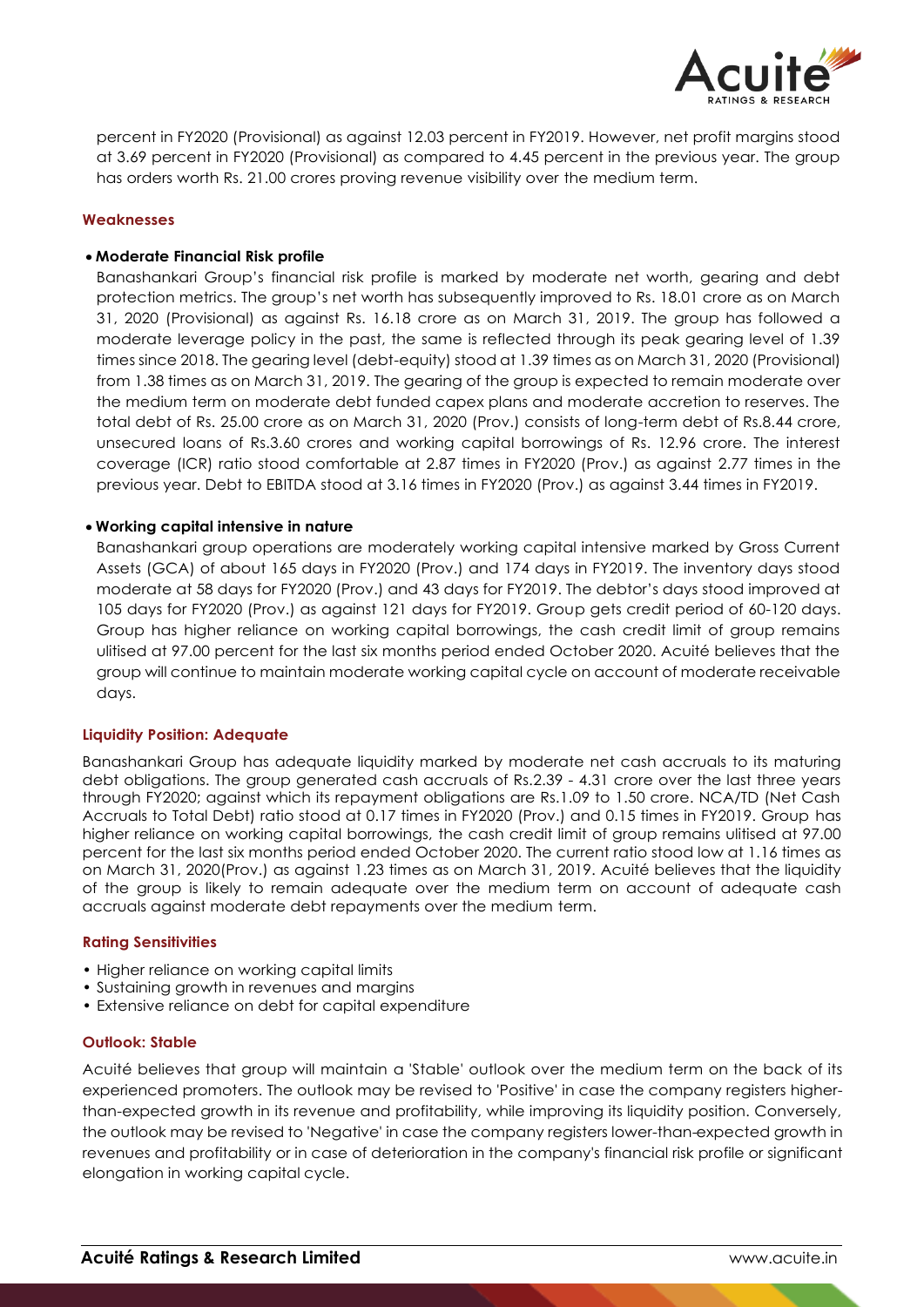

## **About the Rated Entity - Key Financials**

|                               | Unit    | FY20 (Provisional) | FY19 (Actual) |
|-------------------------------|---------|--------------------|---------------|
| Operating Income              | Rs. Cr. | 56.38              | 49.32         |
| <b>PAT</b>                    | Rs. Cr. | 2.08               | 2.19          |
| <b>PAT Margin</b>             | (%)     | 3.69               | 4.45          |
| Total Debt/Tangible Net Worth | Times   | 39. ا              | 1.38          |
| <b>PBDIT/Interest</b>         | Times   | 2.87               | 2.77          |

## **Status of non-cooperation with previous CRA (if applicable)**

None

#### **Any other information**

None

## **Any Material Covenants**

None

#### **Applicable Criteria**

- Default Recognition https://www.acuite.in/view-rating-criteria-52.htm
- Manufacturing Entities https://www.acuite.in/view-rating-criteria-59.htm
- Trading Entities https://www.acuite.in/view-rating-criteria-61.htm
- Financial Ratios And Adjustments -https://www.acuite.in/view-rating-criteria-53.htm

## **Note on complexity levels of the rated instrument**

https://www.acuite.in/view-rating-criteria-55.htm

## **Rating History (Upto last three years)**

| Date          | Name of Instrument /<br><b>Facilities</b> | Term      | Amount (Rs. Cr.) | <b>Ratings/Outlook</b>                  |
|---------------|-------------------------------------------|-----------|------------------|-----------------------------------------|
|               | <b>Proposed Bank Facility</b>             | Long Term | 8.81             | <b>ACUITE BB/Stable</b><br>(Assigned)   |
| $01-Oct-2019$ | Term Loan                                 | Long Term | 6.69             | <b>ACUITE BB/Stable</b><br>(Assigned)   |
|               | Cash Credit                               | Long Term | 4.50             | <b>ACUITE BB / Stable</b><br>(Assigned) |

#### **\*Annexure – Details of instruments rated**

| Name of the<br><b>Facilities</b>         | Date of<br><b>Issuance</b> | Coupon<br>Rate           | <b>Maturity</b><br>Date  | Size of the<br><b>Issue</b><br>(Rs. Cr.) | <b>Ratings/Outlook</b>               |
|------------------------------------------|----------------------------|--------------------------|--------------------------|------------------------------------------|--------------------------------------|
| Cash Credit                              | Not<br>Applicable          | Not<br>Applicable        | Not<br>Applicable        | 3.10                                     | ACUITE BB/Stable (Reaffirmed)        |
| Term Ioans                               | Dec 2018                   | <b>Not</b><br>Applicable | Sept 2026                | 10.30                                    | <b>ACUITE BB/Stable (Reaffirmed)</b> |
| Proposed Long<br>Term Bank<br>Facility   | Not<br>Applicable          | Not<br>Applicable        | Not<br>Applicable        | 4.60                                     | <b>ACUITE BB/Stable (Reaffirmed)</b> |
| Working capital<br>demand loan<br>(WCDL) | Not<br>Applicable          | <b>Not</b><br>Applicable | <b>Not</b><br>Applicable | 0.25                                     | <b>ACUITE BB/Stable (Reaffirmed)</b> |
| <b>Working Capital</b><br>Term Loan      | <b>Not</b><br>Applicable   | <b>Not</b><br>Applicable | Not<br>Applicable        | 1.75                                     | ACUITE BB/Stable (Reaffirmed)        |